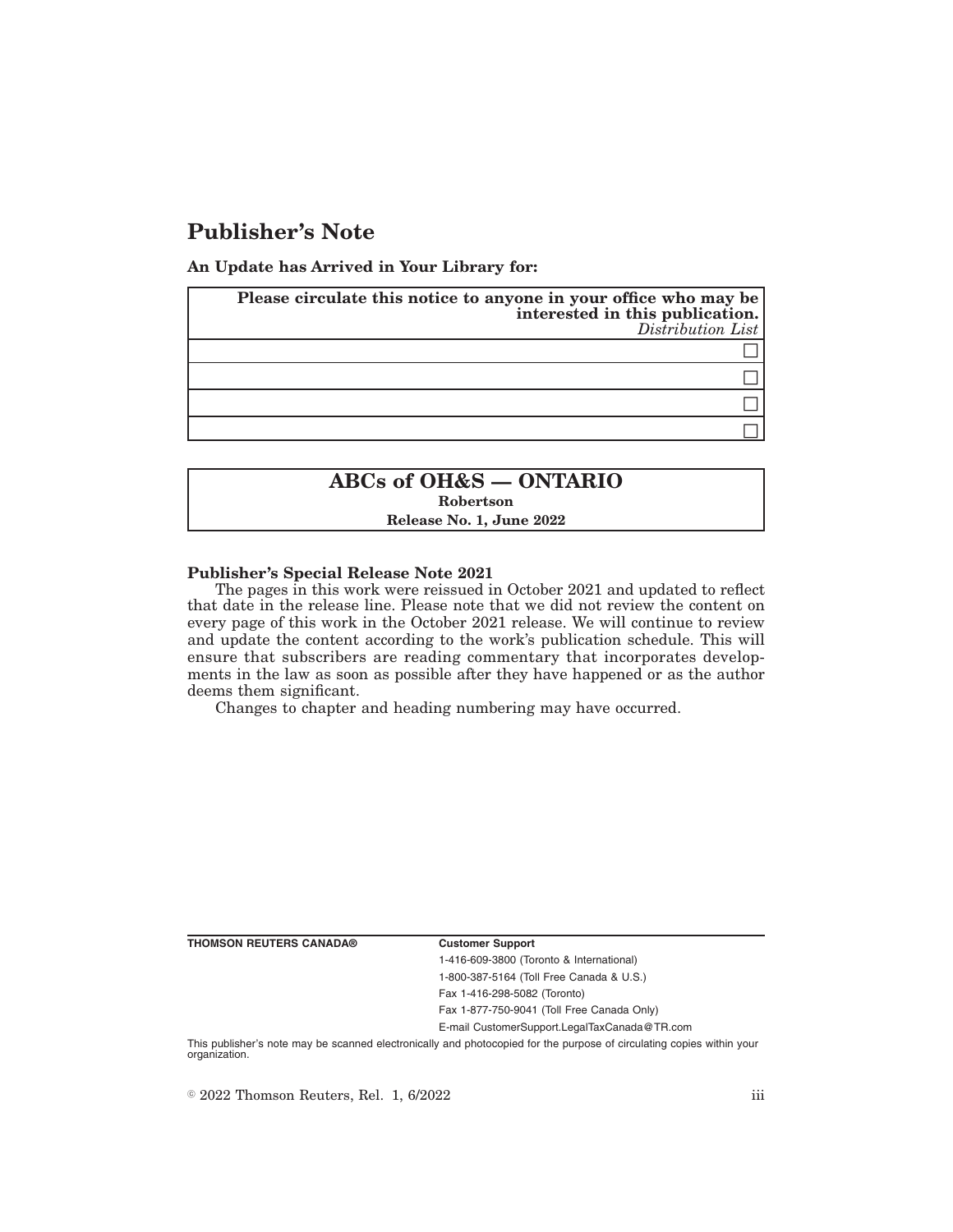### **Highlights**

During the course of 2021, the Ontario Ministry of Labour, Training and Skills Development proposed numerous changes to the OHS Act and/or various regulations under the Act. Some of these proposals have resulted in changes to the Act and some of its regulations, in effect as of January 2022. Those changes are reflected in updates to Dictionary entries as shown below. One theme of these changes reflects the Ministry's desire to consolidate various regulatory issues into one regulation, thus removing them from each sector regulation. There have also been some significant changes to the OHS Act in April 2022 as highlighted below.

This update reflects review of some entries and many tables to update these, clarify provisions and/or correct typos.

Outlined below are main entries in the Guide that have been updated.

**OHS Act changes – huge increases in Maximum Fines for Directors and Officers.** A schedule to the Ontario *Working for Workers Act, 2022* substantially increased maximum fines for offences under the OHS Act. The largest increase applies, as of July 1 2022, to directors and officers of corporations. In addition, significant new criteria for sentencing have been added. See entries for: PROSECUTIONS AND FINES UNDER THE OCCUPATIONAL HEALTH AND SAFETY ACT; DUTIES: OFFICERS, DIRECTORS and OCCUPATIONAL HEALTH AND SAFETY ACT.

**Accreditation.** Since this refers to the Ministry's voluntary OHS system program, we have renamed this entry: **Health and Safety Management System** and updated the content.

**Infection Control & the OHS Act – with Special Reference to COVID-19.** We have updated the material here to reflect the situation as of April 2022 when the Ontario Government lifted COVID-19 restrictions for most Ontario Workplaces. However we have left the OHS Act's provisions that will continue to apply to infection control in the workplace, including risks of COVID-19 transmission in the workplace. See INFECTION CONTROL & THE OHS ACT, WITH SPECIAL REFERENCE TO COVID-19. Notes re vaccine mandates have also been added.

**Pre-Start Health and Safety Reviews –** for greater clarity, this is the new title for the entry **Alterations: To Factory Equipment, Machines, Processes, which now has a cross reference to the title under P in the Guide.** Requirements for PSR reviews have been amended in s. 7 of the Industrial Establishment regulations in effect January 2022. This entry has been updated to reflect these changes.

**Certification Training.** We have updated this entry to reflect updated guidelines for H&S representatives' training. Note that small businesses can obtain reimbursement for fees paid for a 30-minute e-learning program.

**Logging.** This entry has been updated to reflect some changes in required training programs.